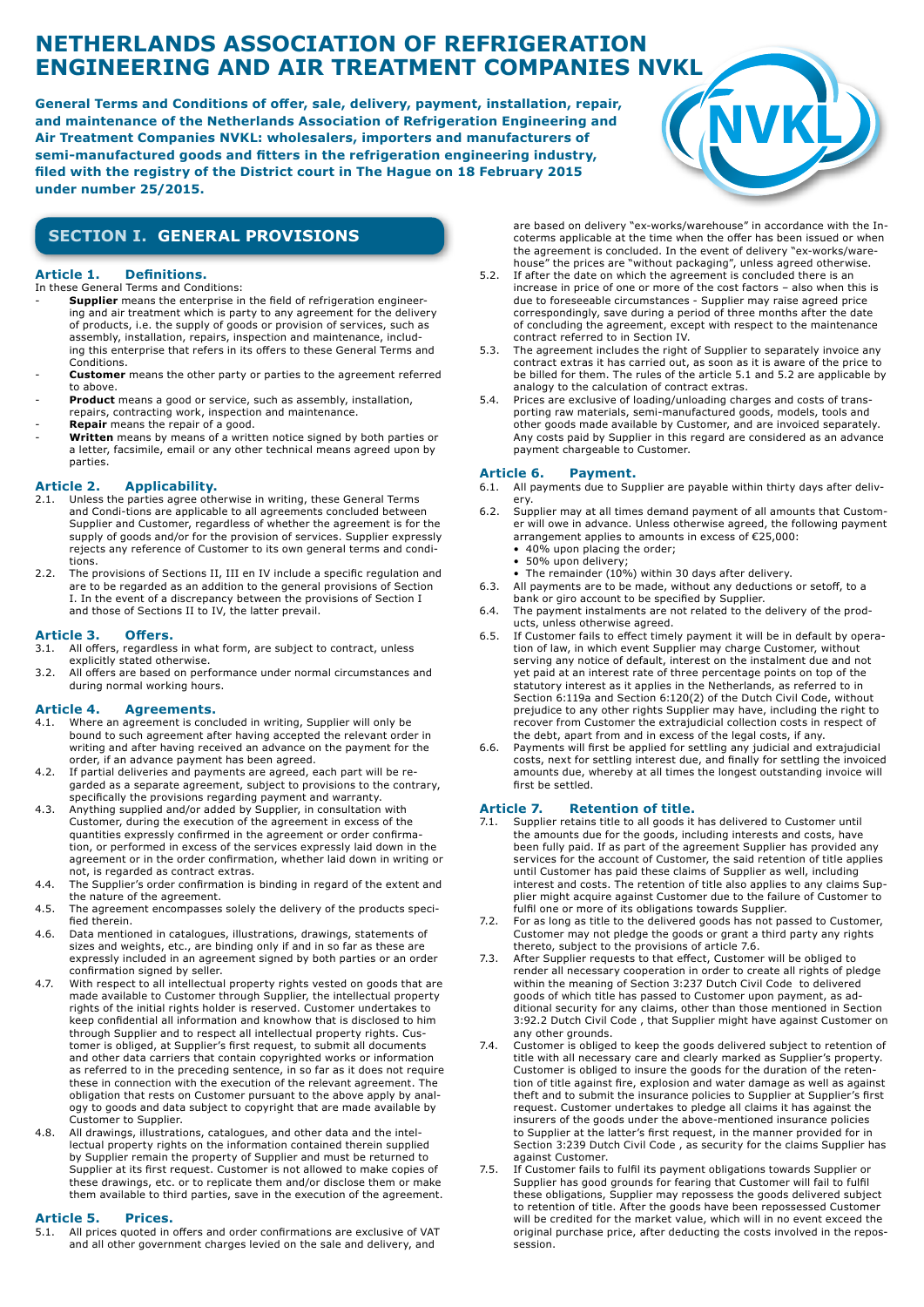- 7.6. Customer may sell and transfer the goods delivered subject to retention of title to third parties as part of its normal business activities. When selling on credit Customer is obliged to stipulate the same retention of title as that provided for in this article.
- 7.7. Customer undertakes, for as long as the title to the delivered goods has not passed to Customer, not to assign any claims he acquires against its customers to third parties or to pledge same without the prior written permission of Supplier. Customer furthermore undertakes to pledge the above-mentioned claims to Supplier at the latter's first request, in the manner provided for in Section 3:239 Dutch Civil Code , as security for Supplier's claims against Customer.

### **Article 8. Liability.**

- 8.1. Supplier's liability is limited to fulfilment of the warranty obligations mentioned in the Sections of these Conditions. If Supplier has not fulfilled its obligations arising from the warranty obligations mentioned in these Conditions within a reasonable time, Customer may by notice in writing set a final appropriate time for fulfilment of the Supplier's obligations. If Supplier fails to fulfil its obligations within such final time, Customer may, for the account and risk of Supplier, itself undertake or employ a third party to carry out repair work. Where repair work has thus been undertaken successfully by Customer or by a third party, reimbursement by Supplier of reasonable costs incurred by Customer shall be in full settlement of Supplier's liabilities for the said defect, provided that these costs shall not exceed 15 per cent of the agreed price of the delivered product.
- 8.2 If the repair work in accordance with the provisions in article 8.1 has not been successfully undertaken:
	- a) Customer is entitled to a reduction of the agreed price of the delivered product in proportion to the reduced value of the product, provided that this reduction shall not exceed 15 per cent of the agreed price for the delivered product, or
	- b) Where the defect is so substantial as to significantly deprive Customer of the benefit of the contract, Customer may terminate the contract by notice in writing to the Supplier. Customer is then entitled to reimbursement of the purchase price for the delivered product and to compensation for the damage he has suffered up to a maximum of 15 per cent for the agreed price for the delivered product.
- 8.3 Save in the event of wilful recklessness of members of the Supplier's management, and, without prejudice to the provisions in Article 13.6 and in Article 8.1 and Article 8.2, Supplier's liability for defects in the delivered product and in connection with the delivery, such as for loss resulting from delay in delivery and from non-delivery, loss of profits, other indirect loss and loss due to third-party liability and loss as a result of any unlawful acts or omission of (employees) of Supplier is excluded.
- 8.4 Supplier is not liable for any infringement of patents, licences or other third-party rights due to or resulting from information supplied by or on behalf of Customer. Nor is Supplier liable for any damage or loss of raw materials, semi-manufactured goods, models, tools and other goods made available by the Customer, regardless of the cause.
- 8.5 Any help and assistance Supplier renders in respect of assembly regardless of what nature – where assembly does not form part of an order, will be for the account and risk of Customer.
- 8.6 Customer will be liable for the constructional component not supplied by Supplier and/or for the adverse effects arising from the condition of the soil, and is obliged to compensate Supplier for any loss Supplier might suffer due to the unsoundness of the constructional component and/or the condition of the soil.
- 8.7 Customer is obliged to indemnify Supplier and to hold Supplier harmless for and against any third-party claims for compensation of loss for which Supplier's liability in its relationship with Customer is excluded under these Conditions.
- 8.8 Customer is obliged, except in the event of gross negligence on the part of Supplier, to indemnify Supplier against any loss arising from the use by Supplier of goods that are the property of Customer.

**Article 9. Force majeure.** For the purpose hereof force majeure is understood to mean any circumstances beyond the control of Supplier – even if these were foreseeable at the time of concluding the agreement - and that temporarily or permanently prevent the execution of the agreement, as well as, if not already included therein: War and kindred risks, terrorism, civil war, riots, strikes, lockouts, transport difficulties, fire, and other serious disruptions of the business of Supplier or its suppliers.

#### **Article 10. Termination.**

- 10.1. If Customer fails to fulfil one or more obligations under the agreement, or fails to do so in time or properly (including the obligation to take possession of the performance to be provided by Supplier), files for a moratorium, or if its business is shut down, wound up, or wholly or partially transferred, it will be considered to be in default by operation of law and Supplier will be entitled to terminate the agreement with Customer wholly or partially, without notice of default or judicial intervention, and without Supplier being obliged to pay any compensation or to offer any guarantee.
- 10.2. If the agreement is terminated in accordance with Article 10.1, or is set aside by the court, Supplier will be entitled to full compensation. The loss will be set at 75% of the amount due for (that part of) the agreement that has not yet been executed, without prejudice to Supplier's right to claim compensation of the actual loss due to Customer's failure, should there be grounds for this.
- 10.3. In the instances referred to in Article 10.1, Supplier may also suspend

the execution of the agreement and demand immediate payment of everything Customer owes or will owe under the agreement. In addition Supplier is entitled in this event to compensation of the loss it suffers due to the suspension and the effects thereof.

10.4. In case of suspension, Supplier has the right to have the goods pur chased, reserved, processed and produced for the performance of the agreement stored for the account and risk of the Customer. In case of termination the preceding sentence is applicable accordingly, but Supplier, rather than to store the goods, may also chose to sell or destruct them, for the account and risk of the Customer. In case of suspension of termi-nation Supplier shall be entitled to full compensation, but shall not be held liable for any compensation of loss itself.

- **Article 11. Disputes.** 11.1 Any disputes arising between parties in relation to an offer, conclusion or performance of an agreement or specific agreement may be submitted either by Supplier or by Customer to the Disputes Committee: De Geschillencommissie Koude en Klimaat, Bordewijklaan 46, P.O. Box 90600, 2509 LP Den Haag. (www.degeschillencommissie.nl)
- 11.2 The Disputes Committee mediates in a dispute only if Customer has first submitted its complaint to Supplier. If the complaint does not lead to a solution, Customer may submit the dispute to the Disputes Committee in writing or by some other means to be established by the Committee.
- 11.3 If Customer submits a dispute to the Disputes Committee, Supplier is bound to this decision. If Supplier wishes to submit a dispute, he is required to ask Customer in writing or any appropriate form to declare whether Customer agrees to this within five weeks. Should Customer fail to respond within the time above Supplier shall deem itself free to submit the dispute to the ordinary court.
- The Disputes Committee pronounces its judgment with due observance of the regulations applicable. The regulations of the Disputes Committee shall be sent upon request. The decisions of the Disputes Committee shall be legally binding. A fee is payable to settle a dispute.
- 11.5 Only an ordinary court or the Disputes Committee above are authorised to take cog-nisance of disputes.
- 11.6 All offers and agreements to which these Terms and Conditions apply, wholly or partially, are governed by Dutch law.

#### **Article 12. General.**

If and in so far as a court finds that any provision of these General Terms and Conditions is null and void, Supplier and Customer are obliged to renegotiate the voided provision.

### **SECTION II. ADDITIONAL, SPECIAL PROVISIONS REGARDING DELIVERIES UNDER PURCHASE AGREEMENTS**

#### **Article 13. Delivery and delivery times.**

13.1. The delivery time commences on the latest of the following moments:

- The day on which the purchase agreement is concluded; The day on which Supplier receives the documents, data, permits,
- etc. it needs for fulfilling its obligations under the purchase agreement;
- The day on which all necessary formalities are completed before Supplier can begin fulfilling its obligations under the purchase agreement;
- The day on which Supplier receives payment of the sum that has to be paid in advance in accordance with the purchase agreement before Supplier begins fulfilling its obligations under the agreement.
- 13.2 If the purchase agreement is amended before its execution or if Customer suspends execution, the delivery time is extended with at least the time necessary to perform the extra work required as a result.
- 13.3 In the event that Supplier experiences delays due to Customer failing to perform any of its obligations or failing to give the cooperation that is required of it in connection with the execution of the agreement, the delivery time will be extended with at least the duration of this delay.
- 13.4 As regards the delivery time a product is considered to be delivered when, if inspection at the premises of Supplier is agreed, it is ready for inspection, and in all other instances when it is ready for shipment; or if so agreed, ready at the place of completion.
- 13.5 The delivery time is based on the working conditions as they apply at the time of concluding the agreement and on a timely delivery of the materials ordered by Supplier for the execution of the work. If, through no fault of Supplier, delays occur due to changes in the aforementioned working conditions or because of delays in the supply of ordered materials, the delivery time will be extended in as far as is necessary.
- 13.6 If the delivery time is exceeded Supplier does not have a right to dissolve the agreement completely or partially, unless such delay exceeds 16 weeks or the Supplier indicates that delay will exceed 16 weeks. In case of such delay Customer is entitled to dissolve the agreement by notice in writing and shall, where appropriate, be entitled to reimbursement on of (any part of) the purchased price paid and reimbursement for the loss suffered, which compensation shall not exceed 15 per cent of the agreed price of the delivered product. Unless Customer makes use of its above right to dissolve the agreement, any delay in delivery time – for whatever reason – does not entitle Customer to carry out or cause to carry out, any work itself in execution of the agreement without court authorisation.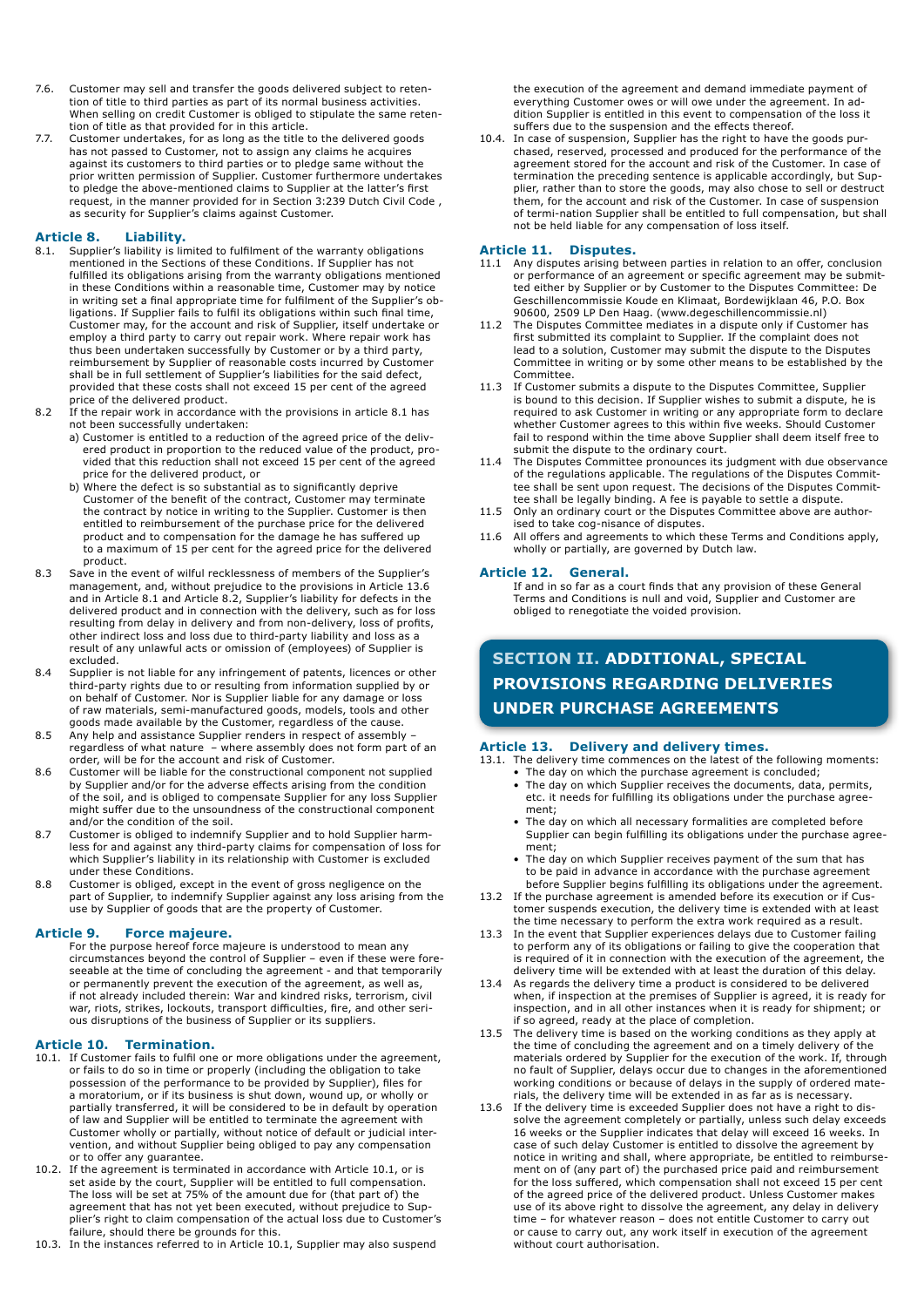## **NETHERLANDS ASSOCIATION OF REFRIGERATION ENGINEERING AND AIR TREATMENT COMPANIES NVKL**

### **Article 14. Delivery-related risk.**

- 14.1 The products are for the account and risk of Supplier until delivered in accordance with Article 13.4 of this Section. After delivery the products are for the account and risk of Customer.
- 14.2 Unless Customer gives Supplier instructions to the contrary, the manner of transport, packaging, etc., will be determined by Supplier in all reasonableness, without accepting any liability in this regard and without being obliged to take back the packaging, unless this is mandatorily prescribed by Directive 94/62/EC on packaging and packaging waste.
- 14.3 All products are shipped for the account and risk of Customer, therefore also if it is agreed that delivery is paid for by Supplier, even if the carrier stipulates that a clause be included in the consignment note, roadway bill, etc., that all transport damage are for the account and risk of the shipper, i.e. Supplier.

### **Article 15. Warranty.**

- 15.1 Without prejudice to the following limitations, Supplier warrants the soundness and quality of the products it delivers during a period of twelve months after delivery thereof (subject to article 13.4). The products will meet the regulations applicable in the Netherlands on the day on which the agreement is concluded as regards operation, transport and safety. If, between the date of concluding the agreement and delivery or commissioning, amended statutory regulations come into force, the products concerned will be adapted to these new regulations as quickly as possible. Any costs related thereto will be for the account of Customer. If one of the parties objects to the application of the amended regulations, it will notify the other party of its objections. Any repairs and/or replacement of a part under the warranty will in no event extend the warranty period for the entire delivered good.
- 15.2 Unless explicitly agreed otherwise in writing, the Supplier's obligations under the warranty are limited to deliveries within the Netherlands.
- 15.3 If the delivered products suffer from visible defects and Customer has failed, after taking possession of the products, to submit a complaint to Supplier within 14 days after the delivery in accordance with Article 13.4, the product will be deemed to have been accepted. Without prejudice to Supplier's obligation to fulfil its warranty obligations, acceptance will exclude any claim of Customer due to failure to perform on the part of Supplier.
- 15.4 Warranty is only offered in respect of defects of which Customer has notified Supplier by registered post immediately after it became aware thereof and of which Customer is able to demonstrate that it occurred within the stipulated term as a sole or the main immediate result of a fault in the construction designed by Supplier, faulty finishing, or the use of poor materials. Customer is obliged to return all defect or unsound products, for its own account, to Supplier, unless Supplier decides that repair or replacement may take place where the system is located; in the latter event all additional costs, including travel and accommodation expenses of Supplier's engineer(s) and the costs of transport of goods, will be for the account of Customer.
- 15.5 Supplier is not liable for any defects that are (also) the result of government regulations regarding the nature and/or quality of the delivered products, materials used, or their construction.
- 15.6 Excluded from warranty is damage to lacquer work and ornamental fitting, unless such damage is caused by faults in the quality or construction of other parts. Also excluded from warranty are defects and faults caused by normal wear and tear, as well as defects and faults that are wholly or partially attributable to inexpert or careless treatment on the part of Customer, its staff, or third parties, or to modifications, instructions or repairs carried out to or given in respect of the product by Customer, its staff, or third parties, or if the product is used for other than normal business purposes or is used in an abnormal manner, or if Customer has failed to strictly comply with the user's and operation instructions of Supplier.
- 15.7 In fulfilment of its warranty obligations Supplier may, at its own reasonable discretion, either replace the relevant parts and fit new ones, or carry out the agreed activities again or as yet. Repair and/or replacement of a part under the warranty will in no event extend the warranty for the entire delivered good.
- 15.8 Parts that are replaced by new ones remain or become the property of Supplier as a result of the delivery or fitting of the new parts and must be returned to Supplier by Customer for the latter's account. Customer is not allowed to return products or parts to Supplier without Supplier's express written consent.
- 15.9 The warranty offered for products and parts that are not produced by Supplier itself will in no event exceed the warranty offered, and only in so far it is offered, by Supplier's supplier(s).
- 15.10 If Supplier, regardless for what reason, is unable to supply product parts under the warranty as replacement of parts previously supplied, the warranty obligations will be suspended, assuming that the impediments will be of a temporary nature, until the impediments are lifted; if it may be reasonably assumed that the impediments are of a permanent nature, Supplier may compensate the monetary value of the parts, these being the cost price originally paid by Supplier for these similar product parts.
- 15.11 The alleged failure of Supplier to fulfil its above-mentioned warranty obligations will not release Customer from its obligations under the purchase agreement or under any other agreements concluded with Supplier, if any.
- 15.12 The above-mentioned warranty obligations of Supplier lapse if Customer has failed to fulfil, or failed to do so properly or in time, any obligations under the purchase agreement or under any other agreements concluded with Supplier, if any.

## **SECTION III. ADDITIONAL, SPECIAL PROVISIONS REGARDING ASSEMBLY AND INSTALLATION**

### **Article 16. Delivery and delivery times.**

- 16.1 The delivery time commences on the latest of the following moments: a. The day on which the purchase agreement is concluded;
	- b. The day on which Supplier receives the documents, data, permits, etc. necessary for executing the order;
	- c. The day on which all necessary formalities are completed before the work may begin;
	- d. The day on which Supplier receives payment of the sum that has to be paid in advance in accordance with the purchase agreement before the work may begin
- 16.2 The delivery time is based on the working conditions as they apply at the time of concluding the agreement and on a timely delivery of the materials ordered by Supplier for the execution of the work. If, through no fault of Supplier, delays occur due to changes in the aforementioned working conditions or because of delays in the supply of ordered materials, the delivery time will be extended in as far as is necessary.
- 16.3 Supplier will not be in default due to the mere exceeding of the delivery time. This requires at all times the serving of a notice of default.
- 16.4 Exceeding the delivery time will not give Customer the right to carry out, or cause to carry out, activities in execution of the agreement without a court authorisation.
- 16.5 Without prejudice to what is provided in this article regarding extending the delivery time, the delivery time will be extended with the duration of the delay caused on the part of Supplier due to the failure of Customer to fulfil one or more obligations under the agreement or to provide the cooperation it is required to provide in respect of the execution of the agreement.
- 16.6 Assembly and installation will be considered completed when the products to be assembled, or the principal components thereof, such at the reasonable discretion of Supplier, are operational at the agreed destination.
- 16.7 As regards assembly and installation the goods are for the risk of Customer after they have arrived at the agreed destiny.
- 16.8 If so requested by Supplier Customer will sign a takeover protocol in evidence of the fact that the goods are delivered complete and operational, without prejudice to the provisions of Article 19 (of this Section).

### **Article 17. Inspection and testing.**

- If inspection and/or testing at Customer's is agreed, Supplier will be given the opportunity to carry out pre-tests. To this end Customer will timely provide the necessary auxiliary tools and materials, water, energy, heating and lighting, all this for its own account and risk.
- 17.2 Supplier will be given the opportunity to address objections of Customer further to the test, before Customer may reject of refuse the installation.
- 17.3 The inspection costs are for the account of Customer.
- 17.4 The inspection may not cause any delays in the progress of Supplier's present or other activities. If Customer has not exercised the right to inspect within eight days after it has been notified of its opportunity to do so, the goods are considered to have been approved.

- **Article 18. Assembly and installation.**  18.1 Customer is responsible towards Supplier for a correct and timely execution of all installations, facilities and/or conditions necessary for setting up the products to be assembled and/or the correct operation of the product in assembled state, save in the event and to the extent that the execution is carried out by on or behalf of Supplier on the basis of data supplied and/or drawings prepared by the latter.
- 18.2 Without prejudice to article 18.1 Customer will in any event ensure, for its own account and risk, that:
	- a. Supplier's staff will be able to start its activities as soon as it arrives on the location of the installation and to continue doing so during normal working hours and also, if Supplier so requires, outside normal working hours, provided Customer is timely notified thereof;
	- b. Supplier's staff is provided with suitable accommodation and/or all facilities required by law, under the agreement, and for the use; c. The access roads to the place of installation are suitable for the
	- necessary transport; d. The designated place of installation is suitable for storage and as-
	- sembly;
	- e. Necessary lockable storage space is available for storing materials, tools and other goods;
	- f. The necessary and usual supporting staff, auxiliary tools and materials (including fuels, lubricants, grease, polishing material etc., gas, water, electricity, steam, compressed air and heating, lighting, etc.), and that the normal measurement and test equipment used in Customer's enterprise are timely available for Supplier at the proper location free of charge;
	- g. All necessary safety measures and precautions have been taken and enforced, and that all measures have been taken and enforced to ensure that the assembly/installation takes place in accordance with the applicable government regulations.
	- h. The supplied products are present at the proper location at the start of and during the assembly.
- 18.3 Any damage and costs caused due to the fact that the conditions of this article have not been met are for Customer's account.